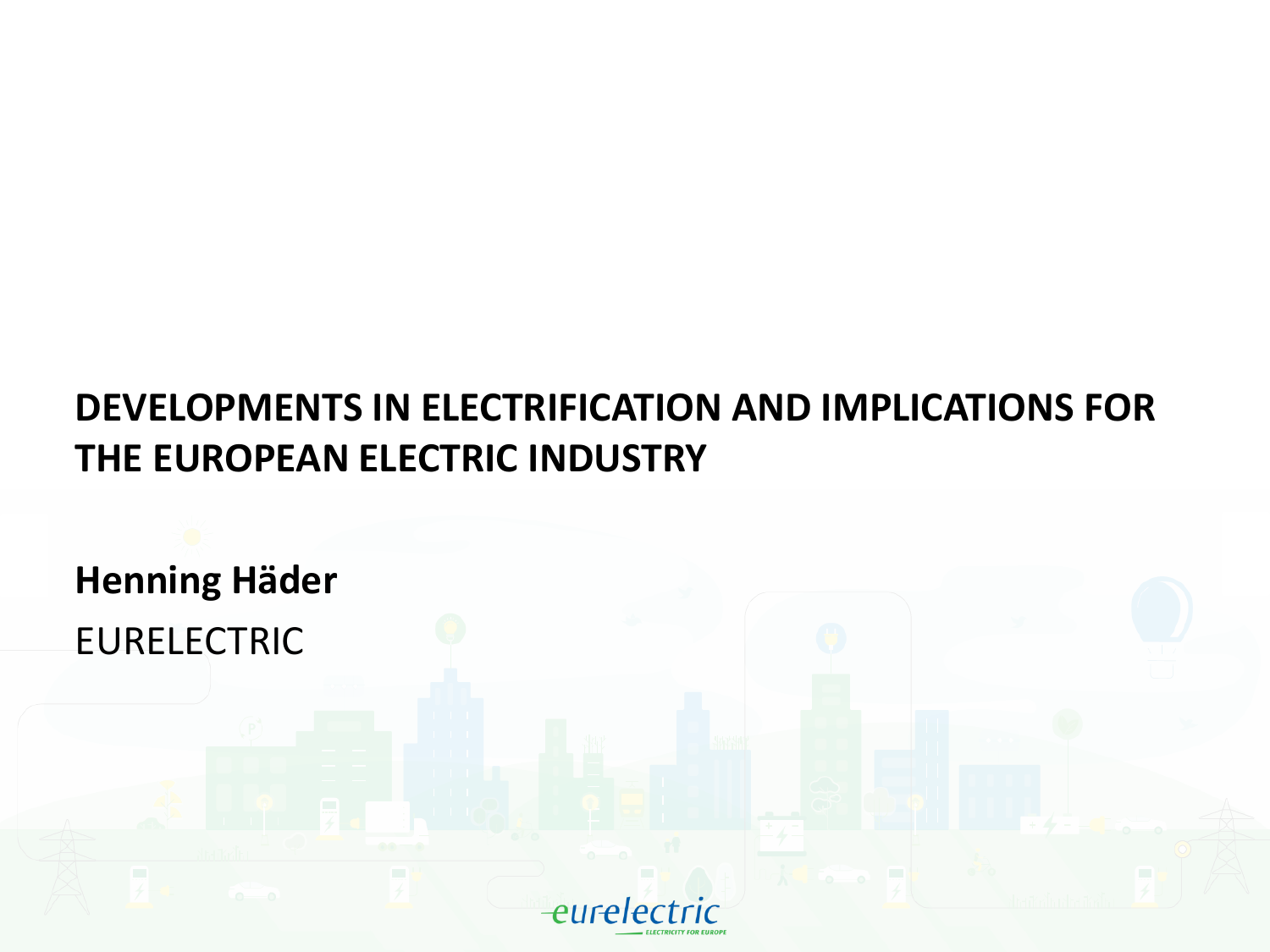#### **The power sector's value proposition today**

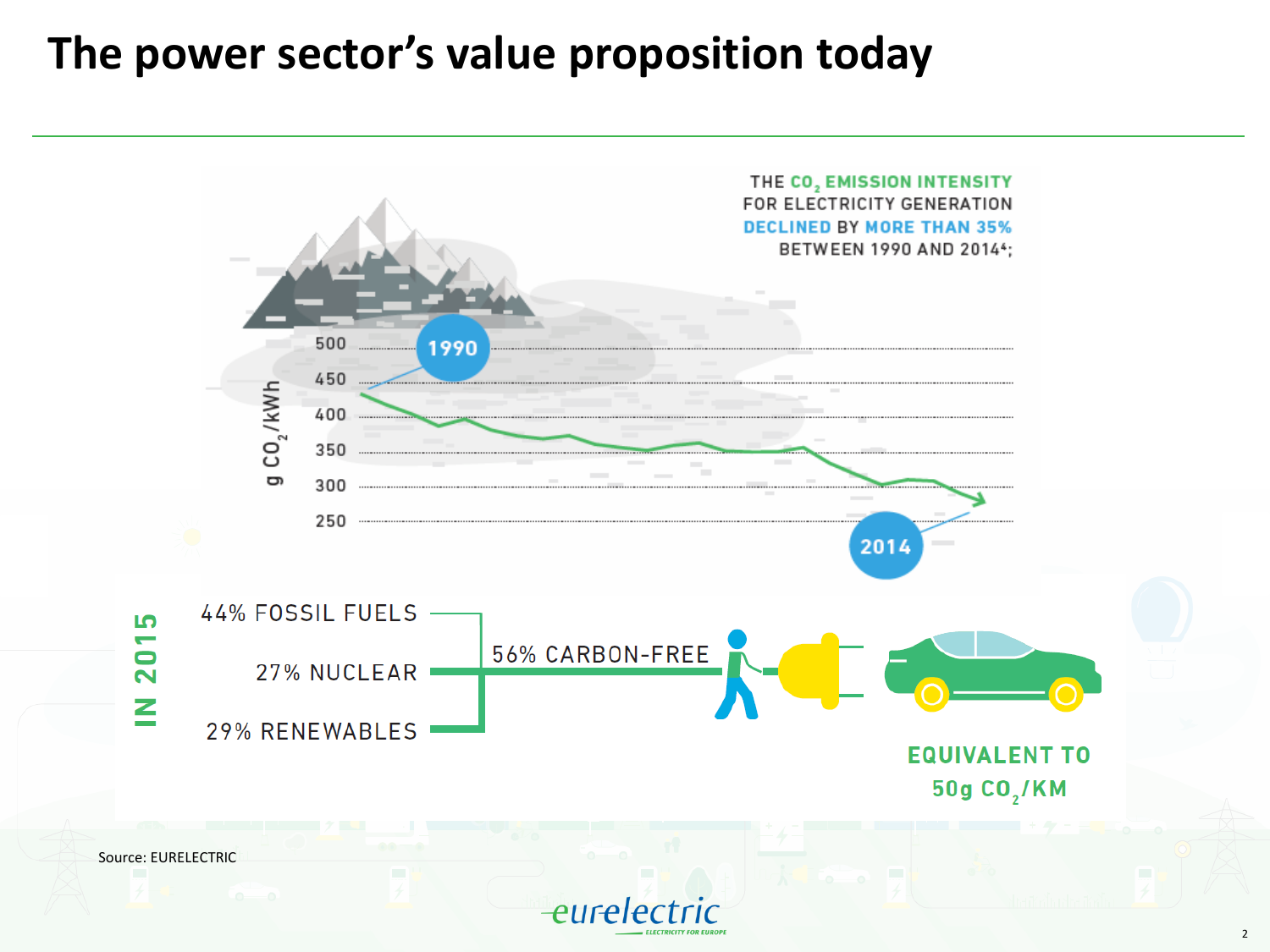# **Expanding value through the transport and heating and cooling sectors**

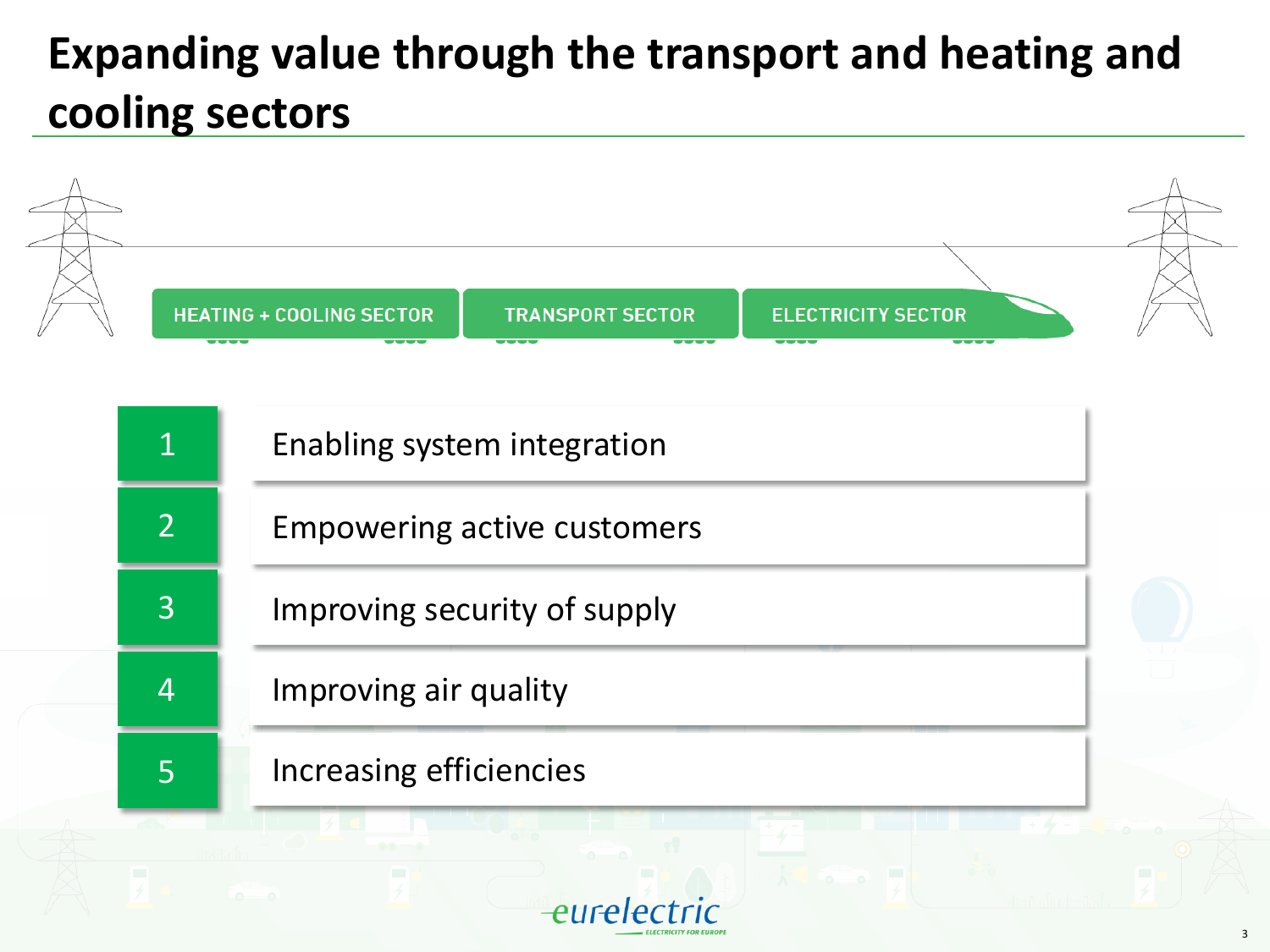# **Policy enablers to ensure efficient electrification & decarbonisation**

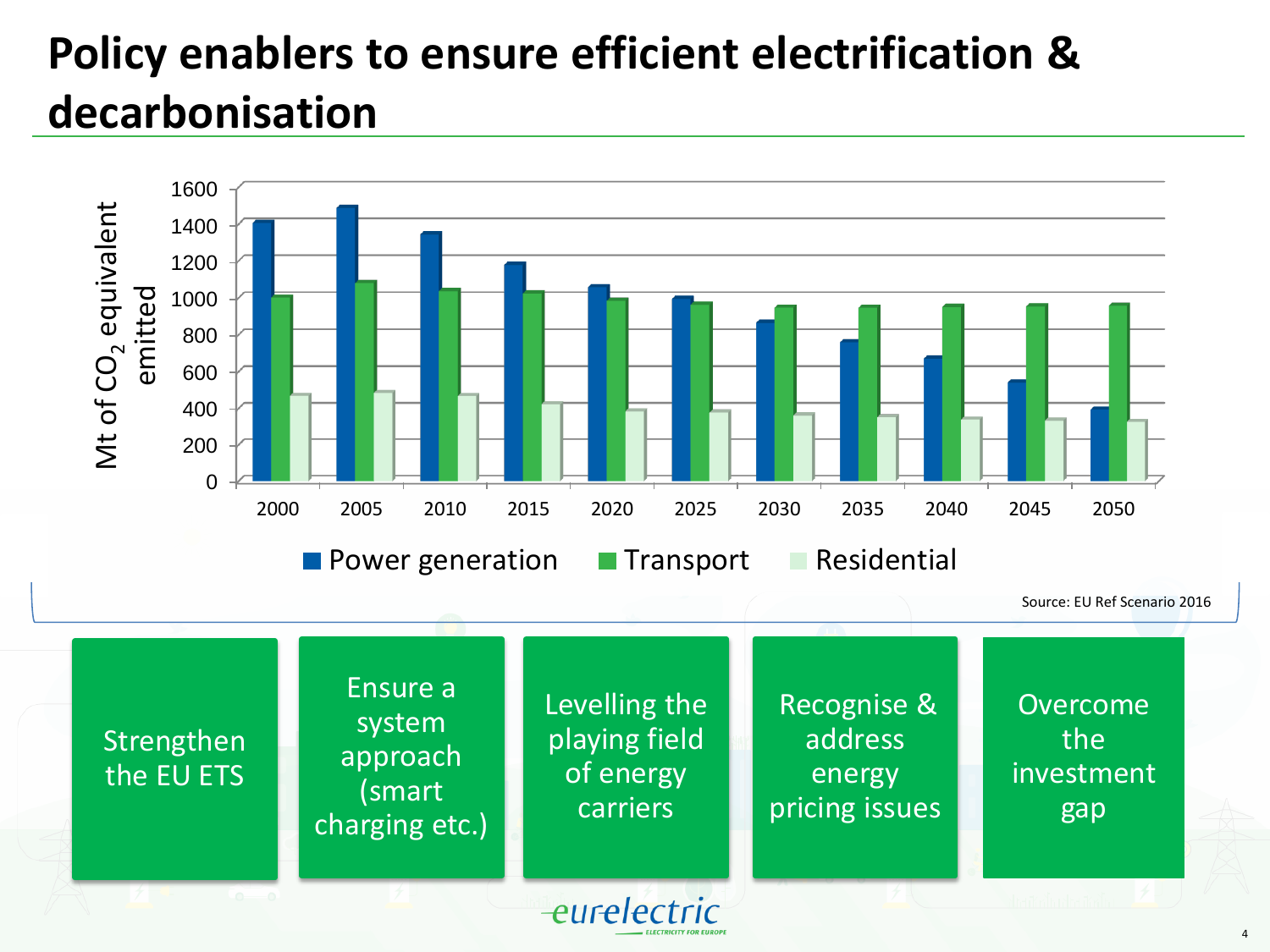### **Interlinking transport and electricity networks**

| <b>Bringing down the</b><br><b>TCO for EVs</b>                           | One of the main obstacles (along with availability of charging stations) for<br>$\bullet$<br>electro-mobility to take of, is the total cost of ownership (TCO)<br>While EVs are more expensive at purchase, fuel cost savings can help to offset<br>$\bullet$<br>this these costs<br>Smart charging can generate revenues for EV owners, further reducing the TCOs<br>$\bullet$ |
|--------------------------------------------------------------------------|---------------------------------------------------------------------------------------------------------------------------------------------------------------------------------------------------------------------------------------------------------------------------------------------------------------------------------------------------------------------------------|
| <b>Integrating more</b><br>renewables                                    | Power prices are usually low during high feed-in of RES<br>If smart charging algorithms optimise the charging process with view of lowering<br>costs, EVs will mainly charging during peak RES hours                                                                                                                                                                            |
| <b>Keeping additional</b><br>investment into<br>the grid to a<br>minimum | Smart charging can also optimise the use of the grid<br>If EV owners are compensated for grid-friendly behaviour, EV charging will take<br>place during off-peak hours                                                                                                                                                                                                          |

eurelectric